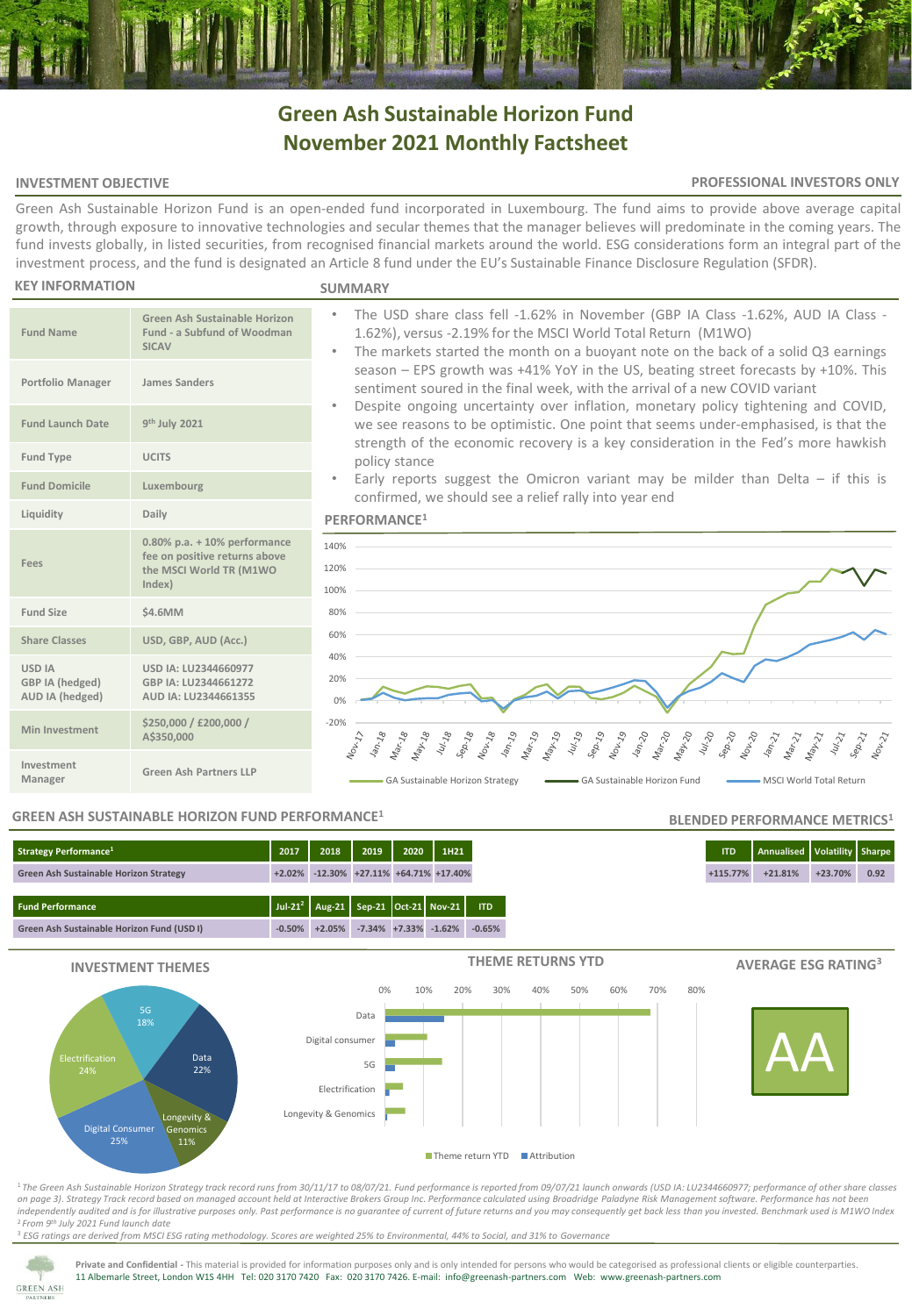### **SECTOR EXPOSURE**



**REGIONAL EXPOSURE BY LISTING**



### **WEIGHTINGS BY MARKET CAP**

| 0%                                                    | 20% | 40% | 60%                                                   | 80% | 100% |
|-------------------------------------------------------|-----|-----|-------------------------------------------------------|-----|------|
| Mega Cap (> \$200BN)<br>$Mid Cap (52BN-10BN)$<br>Cash |     |     | Large Cap (\$10BN-200BN)<br>Small Cap (\$300MM-\$2BN) |     |      |

### **SERVICE PROVIDERS**

| Auditor                 | PricewaterhouseCoopers<br>(PWC)                            |
|-------------------------|------------------------------------------------------------|
| Custodian               | Credit Suisse (Lux)                                        |
| Administrator           | <b>Credit Suisse Fund Services</b><br>(Lux)                |
| <b>Paying Agent</b>     | <b>Credit Suisse AG</b>                                    |
| Legal<br>Representative | <b>Credit Suisse AG</b>                                    |
| Management<br>Company   | <b>MultiConcept Fund</b><br>Management S.A<br>(Luxembourg) |

### **FUND UPDATE AND OUTLOOK**

The USD share class fell -1.62% in November (GBP IA Class -1.62%, AUD IA Class -1.62%), versus -2.19% for the MSCI World Total Return (M1WO).

note on the back of a solid Q3 earnings season – EPS growth was +41% YoY in the US, beating street forecasts by +10%. This soured in the final week, with the arrival of a new COVID variant, which was named Omicron, and categorised as a 'variant of concern' by the WHO. In parallel, Jerome Powell was nominated for a second term as Chairman of the Federal Reserve; while the decision was seen as positive, given the perceived lack of political interference in the process, shortly afterwards Powell unsettled the markets with hawkish commentary over inflation, suggesting an acceleration in the Fed's tapering of asset purchases and bringing forward expectations of the first interest rate hike to next summer.

Data was by far the best performing theme, rising +17.32% on the month. This was driven by quantum computing pureplay IonQ, which rose +58.38%, as well as Nvidia (+27.81%) and Unity Software (+13.93%). Memory chip maker Micron Technology rose +21.56% on signs the DRAM cycle may have troughed earlier than expected. On the negative side, Darktrace fell - 42.68%, on an analyst downgrade and lock up expiry (and a tough month for the peer group). The company is still finding its level following its IPO earlier in the year (and remains +84.00% above its IPO price).

The 5G theme returned +0.76% in November, supported by Broadcom (+4.14%) and Marvell Technology (+3.90%). Cell tower companies were a mixed bag, with Crown Castle International up +0.75%, but the other three TowerCos all finishing down on the month.

Longevity & Genomics declined -2.53%, as the biotechnology sector in general plumbed new lows. There is definite value in the sector now, with many examples of innovative companies trading -40-60% below their 52 week highs. The convergence of gene sequencing and synthesis capabilities, breakthroughs in proteomics, and the application of AI in drug discovery is of particular interest, and could give rise to the FANGs of the next decade. Pfizer was a highlight, boasting new record highs and the strongest monthly gain in 30 years (+23.92%). The company is well positioned with a leading

(and quickly adaptable) COVID vaccine and the most promising COVID treatment for those that fall ill (awaiting emergency use authorisation from the FDA).

The markets started the month on a buoyant Electrification fell -5.32% in November. There were some bright spots, such as Enphase (+7.93%) and RWE (+2.65%), but generally it was a negative month for renewables, utilities, and related industrials. Metals finished more or less flat.

> Finally, Digital Consumer was the worst performer, falling -8.37%. The weakness was driven by a broad sell off in payment processors and fintech businesses. Some of this was earnings/guidance related, and more recently fears over the new COVID variant have presented a new headwind, due to the implications for retail spending and crossborder travel. Amazon bucked the trend, rising +3.99% on the month.

> Despite ongoing uncertainty over inflation, monetary policy tightening and COVID, we see reasons to be optimistic. One point that seems under-emphasised, is that the strength of the economic recovery is a key consideration in the Fed's more hawkish policy stance. Leading economic indicators are inflecting upwards all over the world, and we have just come through a strong quarterly earnings season. While the pace of earnings growth may slow in 2022 due to difficult YoY comparisons, margins should be supported by some improvement in energy, raw material and freight costs, as supply chains start to heal. Early signs of this are showing in the semiconductor industry, where bottlenecks have crippled auto production for much of this year.

> When it comes to the Omicron variant, we should get some early indications of vaccine efficacy in the next week, and vaccine makers have already begun work on a modified booster shot in case one is necessary. Antivirals such as Paxlovid (which was 89% effective in preventing hospitalisation or death in its phase II-III trial) do not target the spike protein where the majority of the mutations are found, and so should still work on the new variant. Early reports suggest the Omicron variant may be milder than Delta  $-$  if this is confirmed, we should see a relief rally into year end.